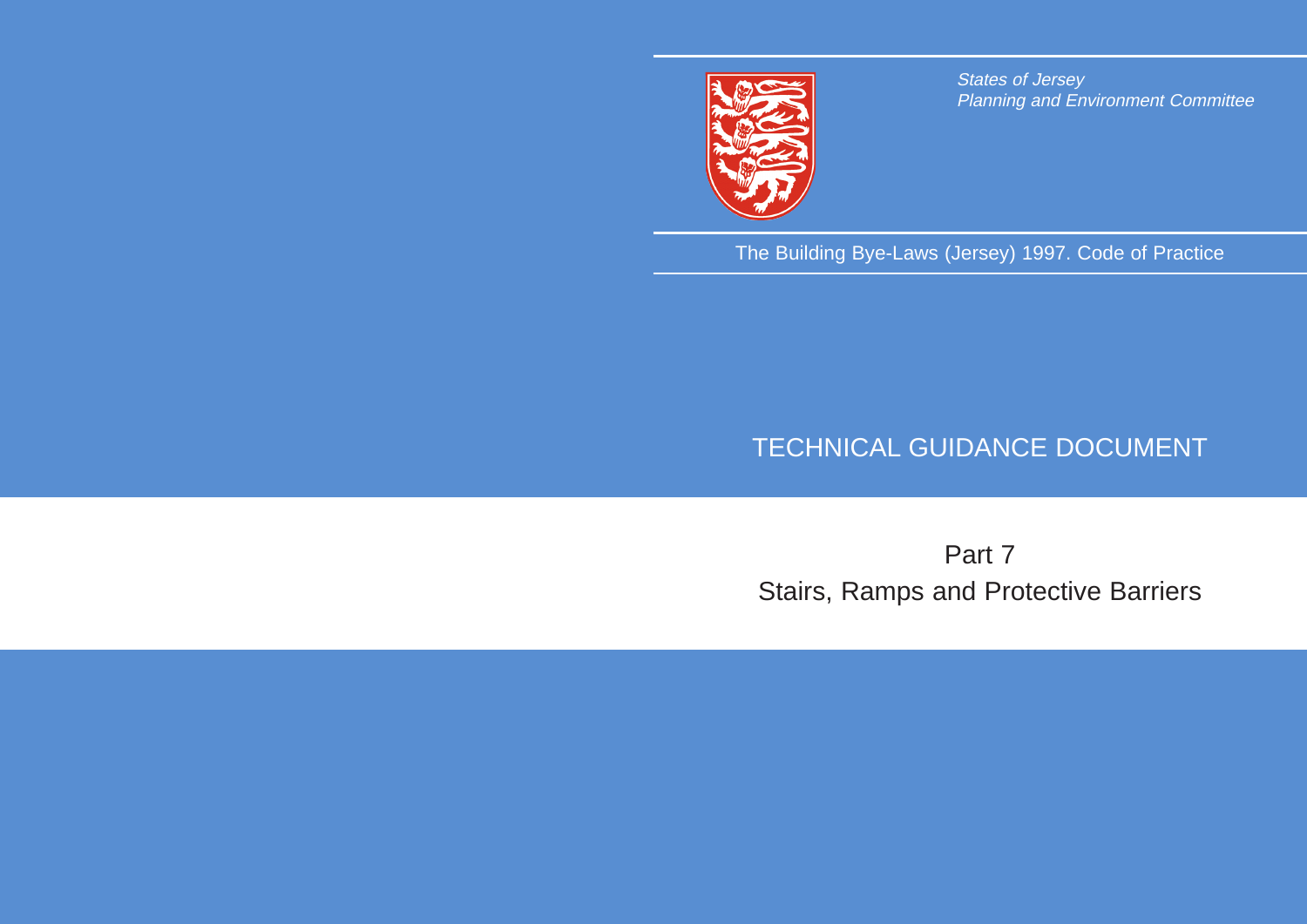## **Contents**

|                                                  | PAGE                |                                           | <b>PAGE</b>    |
|--------------------------------------------------|---------------------|-------------------------------------------|----------------|
| <b>USE OF GUIDANCE</b>                           | $\overline{2}$      | <b>DIAGRAMS</b>                           |                |
|                                                  |                     | 1. Measuring rise and going               | 5              |
| <b>STAIRS, RAMPS AND PROTECTIVE</b>              |                     | 2. Measuring headroom                     | 6              |
| <b>BARRIERS</b>                                  |                     | 3. Reducing headroom for loft conversions | 6              |
| <b>THE REQUIREMENTS</b>                          | 3                   | 4. Dividing flights                       | 6              |
|                                                  |                     | 5. Change of direction                    | 6              |
| <b>GUIDANCE</b>                                  |                     | 6. Landings next to doors                 | 7              |
| Performance                                      | 4                   | 7. Cupboard onto landing                  | 7              |
| Introduction                                     | 4                   | 8. Measuring tapered treads               | $\overline{7}$ |
| Definitions                                      | 4                   | 9. Alternating tread stair                | 8              |
|                                                  |                     | 10. Ramp design                           | 9              |
| <b>Section 1: Stairs</b>                         |                     | 11. Guarding design                       | 11             |
|                                                  |                     | 12. Typical locations for containment     | 12             |
| Steepness of stairs                              |                     | 13. Barrier siting                        | 12             |
| Rise and going                                   | 5                   | 14. Barrier design                        | 12             |
| Alternative approach                             | 5                   |                                           |                |
| Construction of steps                            | 5                   | <b>TABLE</b>                              |                |
| Headroom                                         | 6                   | 1. Rise and going                         | 5              |
| Width of flights                                 | 6                   |                                           |                |
| Length of flights                                | 6                   |                                           |                |
| Landings                                         | 6                   |                                           |                |
|                                                  |                     |                                           |                |
| Special stairs                                   |                     |                                           |                |
| <b>Tapered treads</b>                            | 7<br>$\overline{7}$ |                                           |                |
| Spiral and helical stairs                        |                     |                                           |                |
| Alternating tread stairs<br><b>Fixed ladders</b> | 8                   |                                           |                |
|                                                  | 8                   |                                           |                |
| Handrails for stairs                             | 8                   |                                           |                |
| Guarding of stairs                               | 8                   |                                           |                |
| <b>Section 2: Ramps</b>                          |                     |                                           |                |
|                                                  |                     |                                           |                |
| <b>Steepness</b>                                 | 9                   |                                           |                |
| Headroom                                         | 9                   |                                           |                |
| Width                                            | 9                   |                                           |                |
| Obstruction of ramps                             | 9                   |                                           |                |
| Handrails                                        | 9                   |                                           |                |
| Landings                                         | 9                   |                                           |                |
| Guarding                                         | $\mathsf{Q}$        |                                           |                |
| <b>Section 3: Protective barriers</b>            |                     |                                           |                |
|                                                  |                     |                                           |                |
| Guidance                                         | 10                  |                                           |                |
| Pedestrian guarding                              | 11                  |                                           |                |
| Vehicle barriers                                 | 12                  |                                           |                |
| <b>Standards referred to</b>                     | 13                  |                                           |                |

#### PAGE 1. Measuring rise and going **5** 5 2. Measuring headroom 6 3. Reducing headroom for loft conversions 6 4. Dividing flights 6 5. Change of direction 6 to doors Ianding ered treads 7<br>ad stair 18 externation of the stair state of the state state state state state state state state state state state state<br>and state state state state state state state state state state state state state state state state state state 10. Ramp design 9 11. Guarding design and the state of the 11 ns for containment 12<br>12 13. Barrier siting 12 14. Barrier design 12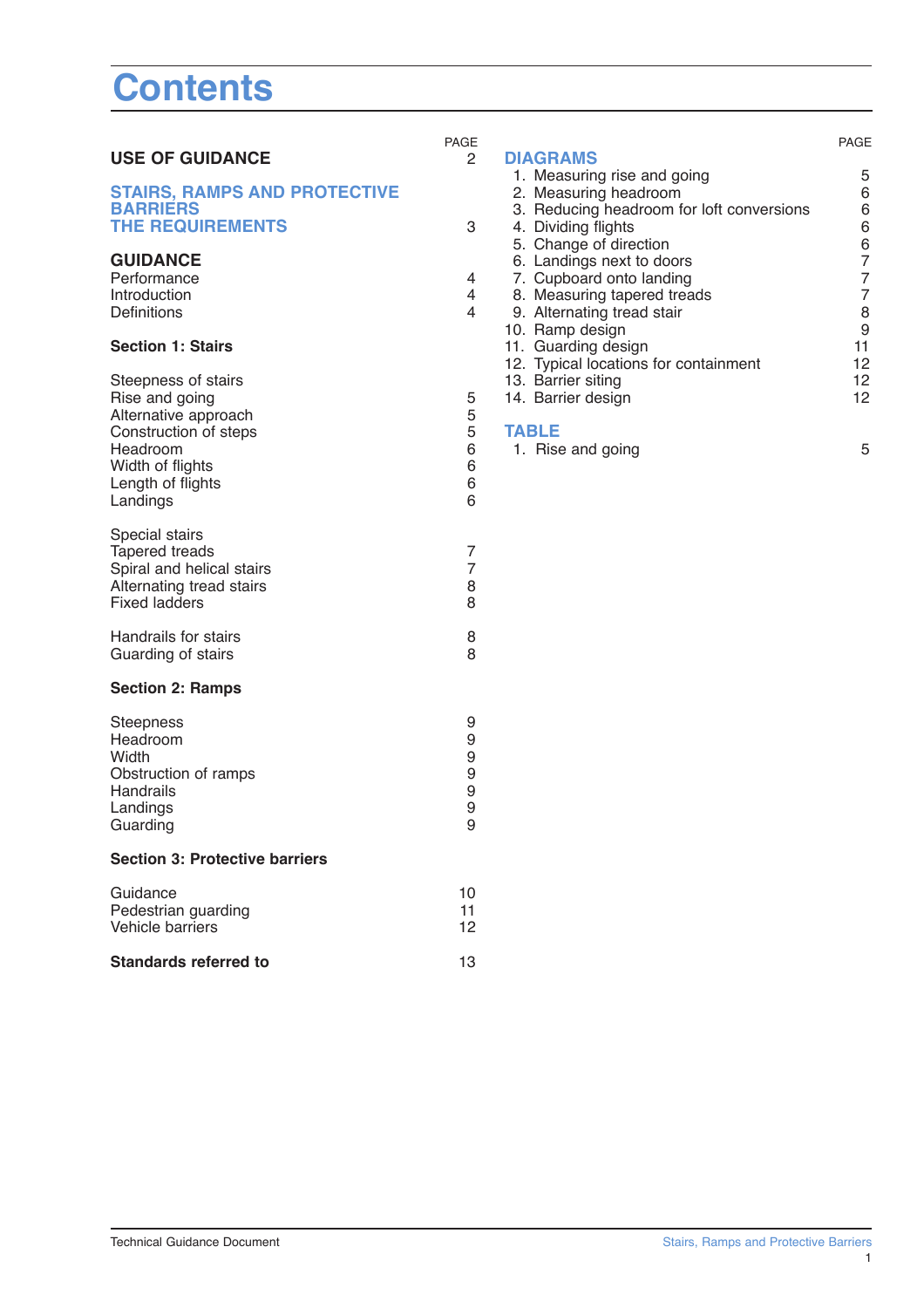## **Use of Guidance**

## **THE TECHNICAL GUIDANCE DOCUMENTS**

The Building Bye-Laws (Jersey) 1997, which come into operation on the twentieth day of February 1997, replace the Building Bye-Laws (Jersey) 1960 and consolidate all subsequent revisions to those Bye-Laws. This document is one of a series that has been approved by the Committee as practical guidance on meeting the requirements of the second schedule and Bye-Law 7 of the Building Bye-Laws (Jersey) 1997.

#### **At the back of this document is a list of those documents currently published which have been approved for the purpose of the Building Bye-Laws.**

The detailed provisions contained in the Technical Guidance Documents are intended to provide guidance for some of the more common building situations. In other circumstances, alternative ways of demonstrating compliance with the requirements may be appropriate.

#### **Evidence supporting compliance**

**There is no obligation to adopt any particular solution contained in a Technical Guidance Document if you prefer to meet the relevant requirement in some other way**. However, should a contravention of a requirement be alleged then, if you have followed the guidance in the relevant Technical Guidance Documents, that will be evidence tending to show that you have complied with the Bye-Laws. If you have not followed the guidance then that will be evidence tending to show that you have not complied. It will then be for you to demonstrate by other means that you have satisfied the requirement.

### **Other requirements**

The guidance contained in a Technical Guidance Documents relates only to the particular requirements of the Bye-Laws which that document addresses. The building work will also have to comply with the requirements of any other relevant paragraphs in the second schedule to the Bye-Laws. There are Technical Guidance Documents which give guidance on each of the other requirements in the second schedule and on Bye-Law 7.

## **LIMITATION ON REQUIREMENTS**

In accordance with Bye-Law 8, the requirements in parts 1, 2, 3, 4, 5, 6, 7, 9 and 10 of the second schedule to the Building Bye-Laws do not require anything to be done except for the purpose of securing reasonable standards of health and safety for persons in or about the building.

## **MATERIALS AND WORKMANSHIP**

Any building work which is subject to requirements imposed by the second schedule to the Building Bye-Laws should, in accordance with Bye-Law 7, be carried out with proper materials and in a workmanlike manner.

You may show that you have compiled with Bye-Law 7 in a number of ways, for example by the appropriate use of a product bearing an EC mark in accordance with the Construction Products Directive (89/106/EEC), or by following an appropriate technical specification (as defined in that Directive), a British Standard, a British Board of Agrément Certificate, or an alternative national technical specification of any member state of the European Community which, in use, is equivalent. You will find further guidance in the Technical Guidance Document supporting Bye-Law 7 on materials and workmanship.

#### **Technical specifications**

Building Bye-Laws are made for specific purposes; health and safety, energy conservation and the welfare and convenience of disabled people. Standards and technical approvals are relevant guidance to the extent that they relate to these considerations. However, they may also address other aspects of performance such as serviceability or aspects which although they relate to health and safety are not covered by the Bye-Laws.

When a Technical Guidance Document makes reference to a named standard, the relevant version of the standard is the one listed at the end of the publication. However, if this version of the standard has been revised or updated by the issuing standards body, the new version may be used as a source of guidance provided it continues to address the relevant requirements of the Bye-Laws.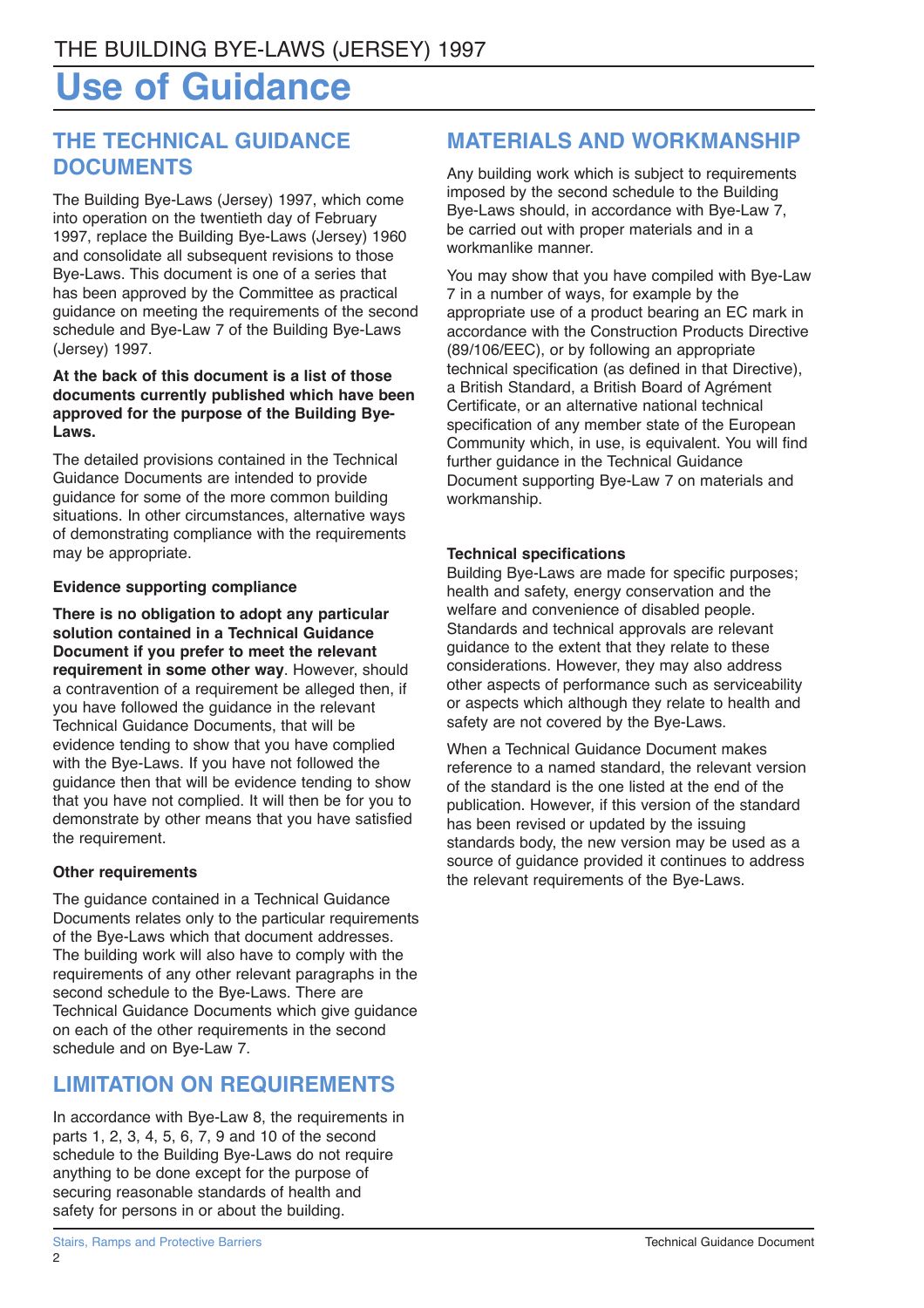# **The Requirement**

This Technical Guidance Document which takes effect on 20 February 1997, deals with the following requirements from Part 7 of the second schedule to the Building Bye-Laws (Jersey) 1997.

| Requirement                |                                                                                                                                                                                                   | Limits on application                                                                                        |  |  |  |
|----------------------------|---------------------------------------------------------------------------------------------------------------------------------------------------------------------------------------------------|--------------------------------------------------------------------------------------------------------------|--|--|--|
| <b>Stairs and Ramps</b>    |                                                                                                                                                                                                   |                                                                                                              |  |  |  |
| (23)                       | Stairs, ladders and ramps shall be so installed and equipped as<br>to enable persons to move safely between levels of the building.                                                               | The requirements of this part apply<br>only to stairs, ladders and ramps<br>which form part of the building. |  |  |  |
| <b>Protective Barriers</b> |                                                                                                                                                                                                   | Requirement (23) does not apply to                                                                           |  |  |  |
| (24)                       | Stairs, ramps, floors and balconies, and any roof to which<br>persons normally have access, shall be guarded with barriers<br>where they are necessary to protect users from the risk of falling. | stairs, ladders and ramps which<br>provide access to levels used only for<br>the purpose of maintenance.     |  |  |  |
|                            | <b>Vehicle Barriers</b>                                                                                                                                                                           |                                                                                                              |  |  |  |
| (25)                       | Vehicle ramps and any floor and roof to which vehicles have<br>access, shall be guarded with barriers where they are necessary<br>to provide protection for people in or about the building.      |                                                                                                              |  |  |  |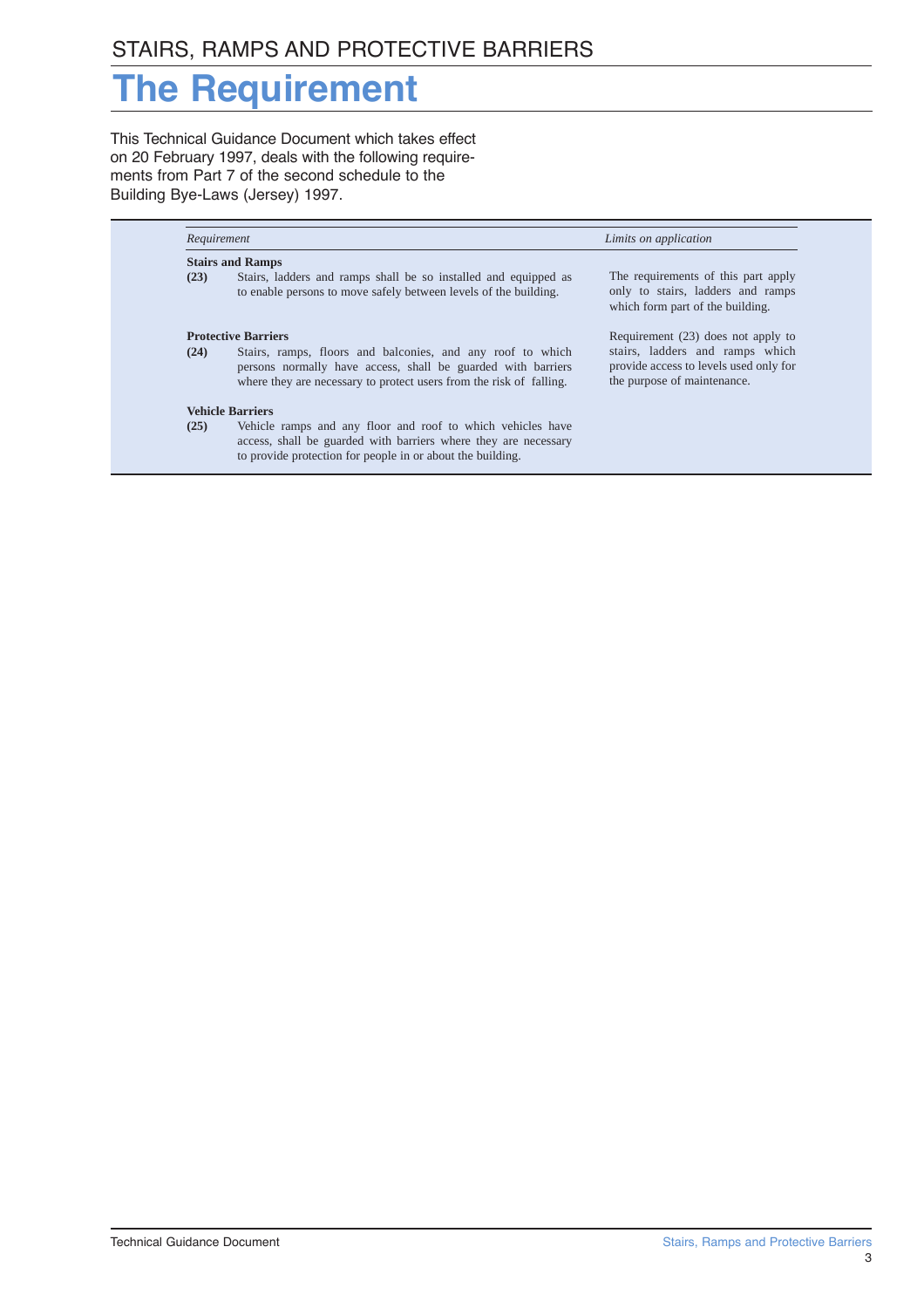# **Guidance**

## **Performance**

In the view of the Committee requirements (23) will be met by the use of stairs, ladders and ramps in appropriate circumstances to afford reasonable safety between levels in the following buildings:

a. dwellings where the difference in level is more than 600mm.

b. other buildings where the change of level is two or more risers, (or 380mm if not part of a stair).

An acceptable level of safety can be achieved by different standards of provision, depending on the circumstances; for example, in a public building the standard of provision may be higher than in a dwelling, to reflect the lesser familiarity and number of users.

## **Introduction**

**0.1** This document describes some ways of meeting the requirement.

Section 1 gives guidance on aspects of geometry of stairs, special stairs and guarding of stairs

Section 2 gives guidance on ramps and guarding of ramps.

**0.2** The requirement does not apply to means of access outside a building unless the access is part of the building; for example, the requirement does not apply to steps on land leading to a building, but does apply to entrance steps which are part of the building.

**0.3** Where access routes:

a. form part of a means of escape in case of fire, reference should be made to the Technical Guidance Document for fire safety.

b. are intended as a means of access for disabled people, reference should be made to Technical Guidance Document for access and facilities for disabled people.

**0.4** In places where a stair or a ramp forms part of the means of access within assembly buildings, such as sports stadia, arenas, theatres, cinemas, etc, it should conform to the guidance in this document for: Stairs, ramps and protective barriers. However, where steps are part of the gangways serving areas for spectators or there needs to be special consideration given to guarding in spectator areas then reference should be made to relevant guidance such as:

a. for new assembly buildings, BS 5588 Fire precautions in the design, construction and use of buildings Part 6: 1991: Code of Practice for places of assembly.

b. for work to existing assembly buildings, Guide to Fire Precautions in Existing Places of Entertainment and Like Premises, Home Office 1990.

c. For stands at sports grounds, Guide to Safety at Sports Grounds, Home Office 1990.

## **Definitions**

**0.5** The following meanings apply to terms throughout this Document.

**Alternating tread stair** A stair with paddle shaped treads with the wide portion alternating from one side to the other on consecutive treads. (see paragraphs 1.22–1.24).

**Containment** A barrier that prevents people falling from one floor to the storey below (see Diagrams 11 and 12).

**Flight** The part of a stair or ramp between landings that has a continuous series of steps or a continuous slope. (For the widths and lengths of flights see paragraphs 1.11–1.14).

**Going** The horizontal dimensions from front to back of a tread less any overlap with the next tread above. (For measurement of the going on tapered treads see paragraphs 1.18–1.20).

**Helical stair** A stair that describes a helix round a central void (see paragraph 1.21)

**Ladder** A means of access to another level formed by a series of rungs or narrow treads on which a person normally ascends or descends facing the ladder (see paragraphs 1.25 and 1.26).

**Ramp** A slope steeper than 1 in 20 designed to conduct a pedestrian or wheelchair user from one level to another (see Section 2).

**Rise** The height between consecutive treads. (see paragraphs 1.1–1.6).

**Spiral stair** A stair that describes a helix round a central column. (see paragraph 1.21).

**Stair** A succession of steps and landings that makes it possible to pass on foot to other levels.

**Tapered tread** A step in which the nosing is not parallel to the nosing of the step or landing above it. (see paragraphs 1.18–1.20).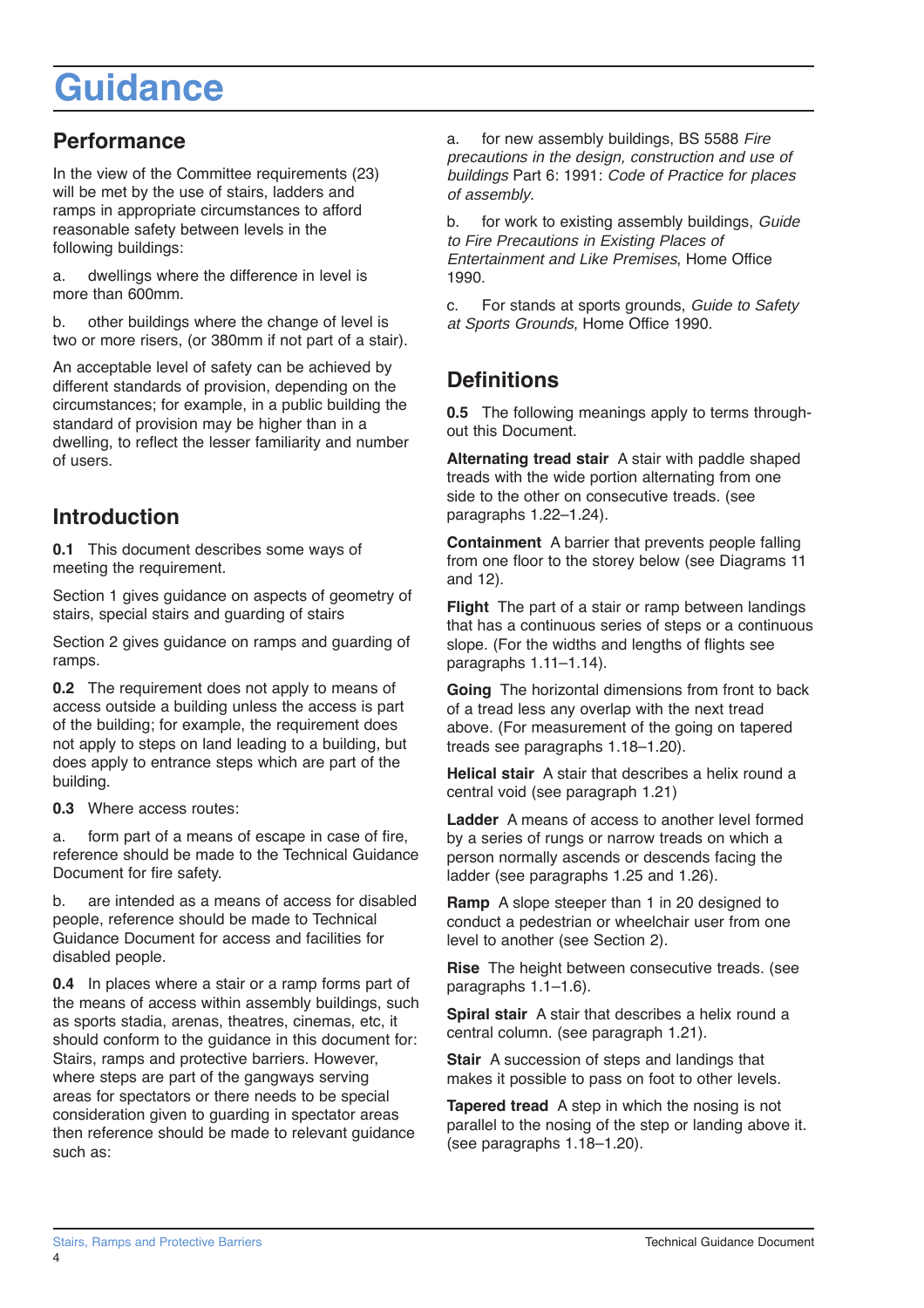# **Section 1**

### **STAIRS**

#### **Steepness of stairs Rise and going**

**1.1** Requirement 23 will be satisfied if, in a flight, the steps all have the same rise and the same going to the dimensions shown in 1.3 or comply with 1.4 and 1.5.

**1.2** Three categories of stairs are considered in this Technical Guidance Document.

"**Private**" intended to be used for only one dwelling.

"**Institutional and assembly**" serving a place where a substantial number of people will gather.

"**Other**" in all other buildings.

**1.3** Indication of the practical limits for rise and going, for each category of stair which satisfies the requirements, is given below.

**Private stair:** Any rise between 155mm and 220mm used with any going between 245mm and 260mm, or

Any rise between 165mm and 200mm used with any going between 223mm and 300mm.

b. **Institutional and assembly stair:** Any rise between 135mm\*\* and 180mm\*\* used with any going between 280mm and 340mm.

c. **Other stair:** Any rise between 150mm\*\* and 190mm\*\* used with any going between 250mm and 320mm.

**1.4** Table 1 gives the maximum rise and minimum going for the three stair categories.

| Table 1 Rise and going                 |         |                                      |  |  |  |  |
|----------------------------------------|---------|--------------------------------------|--|--|--|--|
|                                        |         | Maximum Rise (mm) Minimum Going (mm) |  |  |  |  |
| 1. Private stair                       | 220†    | 220†                                 |  |  |  |  |
| 2. Institutional and<br>assembly stair | $180**$ | $280*$                               |  |  |  |  |
| 3. Other stair                         | $190**$ | 250                                  |  |  |  |  |

Note:

† The maximum pitch for a private stair is 42°

 $*$  If the area of a floor of the building is less than 100 $m^2$ , the going may be reduced to 250mm.

\*\* For maximum rise for stairs providing the means of access for disabled people reference should be made to the Technical Guidance Document for Access and facilities for disabled persons.

#### Diagram 1 **Measuring rise and going**



**1.5** The normal relationship between the dimensions of the rise and going is that twice the rise plus the going  $(2R + G)$  should be between 550mm and 700mm.

Diagram 1 shows how to measure the rise and going (for steps with tapered treads, see also paragraphs 1.18–1.20).

**1.6** In assembly buildings, the gangways may need to be at different pitches to maintain sightlines for spectators and this may affect the main stairs, etc.

The maximum pitch for gangways for seated spectators is 35°.

#### **Alternative approach**

**1.7** The requirement for steepness of stairs can be met by following the relevant recommendations in BS 5395 Stairs, ladders and walkways Part 1: 1977 Code of practice for the design of straight stairs:

#### **Construction of steps**

**1.8** Steps should have level treads. Steps may have open risers, but treads should then overlap each other by at least 16mm. For steps in buildings providing the means of access for disabled people reference should be made to the Technical Guidance Document for Access and facilities for disabled person.

**1.9** All stairs which have open risers and are likely to be used by children under 5 years should be constructed so that a 100mm diameter sphere cannot pass through the open risers.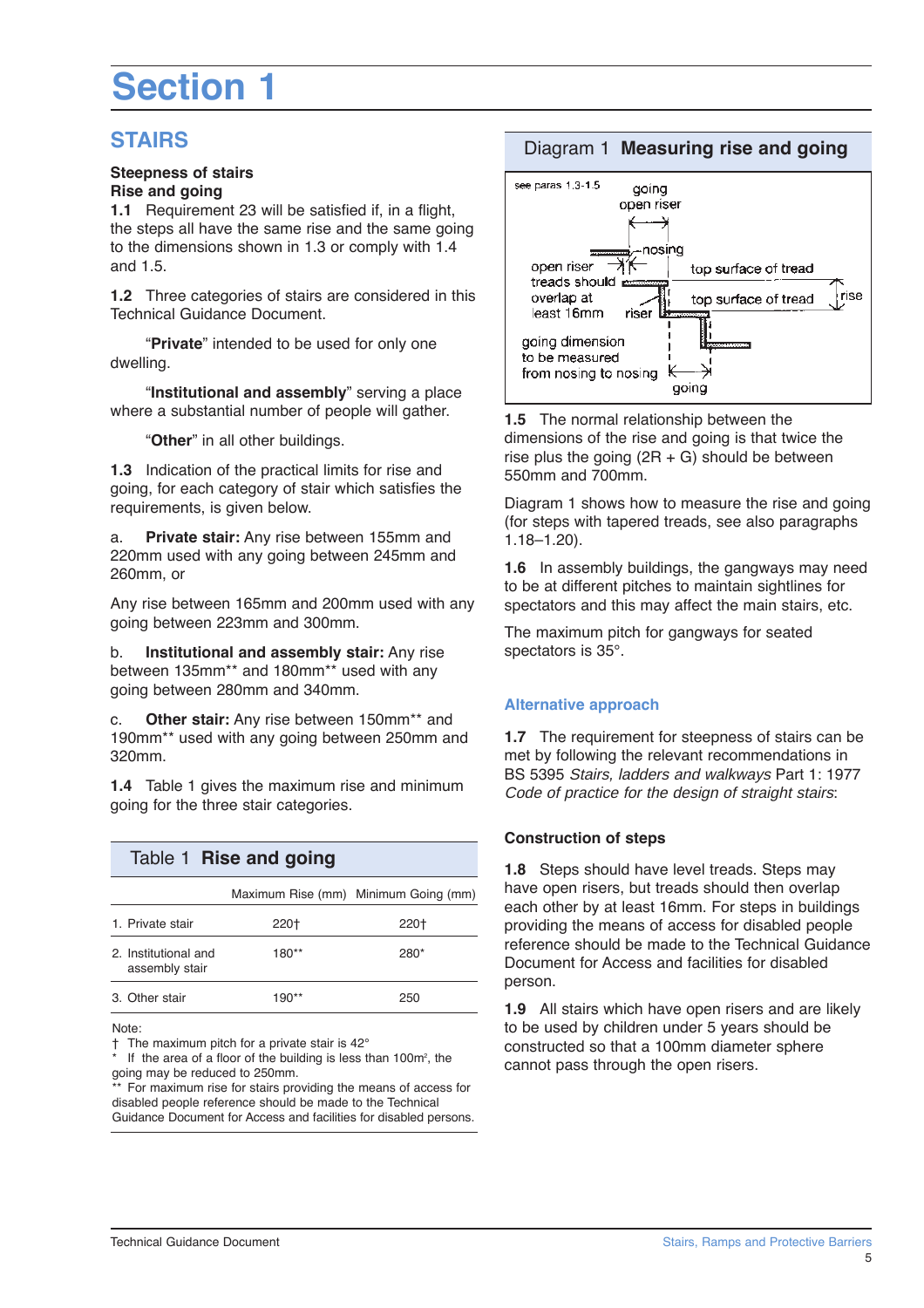#### **Headroom**

**1.10** A headroom of 2m is adequate on the access between levels (see Diagram 2). For loft conversions where there is not enough space to achieve this height, the headroom will be satisfactory if the height measured at the centre of the stair width is 1.9m reducing to 1.8m at the side of the stair as shown in Diagram 3.



#### Diagram 3 **Reduced headroom for loft conversions**



#### **Width of flights**

**1.11** No recommendations for minimum stair widths are given. Designers should bear in mind the requirements for stairs which:

- a. form part of means of escape,
- b. provide access for disabled people.

Reference should be made to the relevant Technical Guidance Documents.

**1.12** A stair in a public building which is wider than 1800mm should be divided into flights which are not wider than 1800mm as shown in Diagram 4.





#### **Length of flights**

**1.13** The number of risers in a flight should be limited to 16 if a stair serves an area used as a shop or for assembly purposes.

For gangways of shallow pitch that are used in assembly buildings reference should be made to BS 5588: Part 6: 1991 and to the Home Office Guide to Safety in Sports Grounds and Guide to Fire Precautions in Existing places of Entertainment and Like Premises.

**1.14** Stairs having more than 36 risers in consecutive flights should make at least one change of direction between flights of at least 30° (see Diagram 5).



#### **Landings**

**1.15** Landings should be provided at the top and bottom of every flight. The width and length of every landing should be at least as great as the smallest width of the flight. The landing may include part of the floor of the building.

**1.16** To afford safe passage landings should be clear of permanent obstruction. A door may swing across a landing at the bottom of a flight but only if it will leave a clear space of at least 400mm across the full width of the flight (see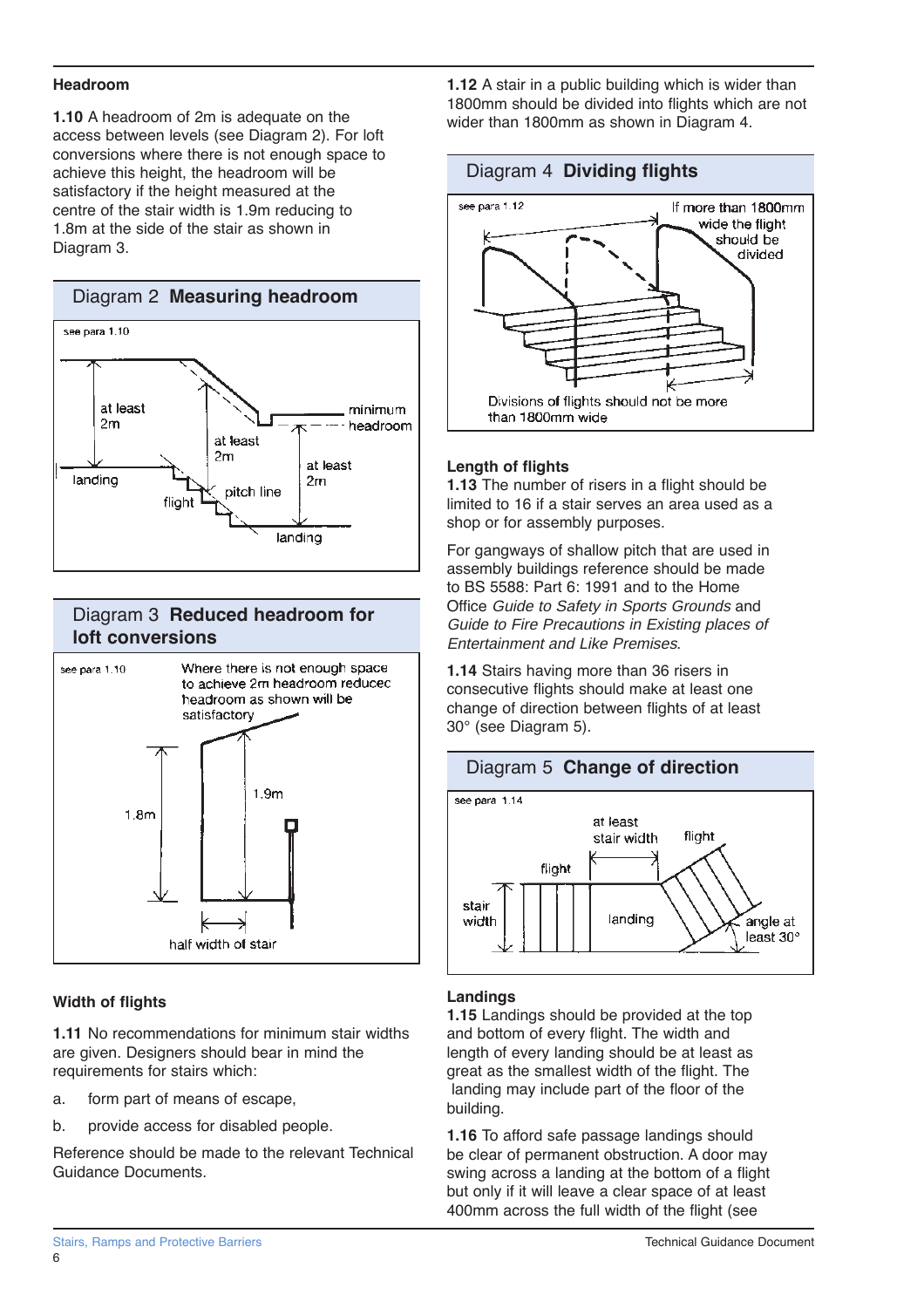Diagram 6). Doors to cupboards and ducts may open in a similar manner over a landing at the top of a flight (see Diagram 7). For means of escape requirements reference should be made to the Technical Guidance Document for Fire safety.

**1.17** Landings should be level unless they are formed by the ground at the top or bottom of a flight. The maximum slope of this type of landing may be 1 in 20 provided that the ground is paved or otherwise made firm.





#### **Special stairs Tapered treads**

**1.18** For steps with tapered treads the going should be measured as follows:

a. if the width of flight is narrower than 1m measure in the middle, and,

b. if the width of flight is 1m or wider measure 270mm from each side.

The requirement will be satisfied if the rise and going complies with advice in paragraphs 1.1 to 1.5.

The going of tapered treads should measure at least 50mm at the narrow end. (see Diagram 8).

**1.19** Where consecutive tapered treads are used a uniform going should be maintained.

**1.20** Where a stair consists of straight and tapered treads the going of the tapered treads should not be less than the going of the straight flight – these treads should satisfy paragraphs 1.1 to 1.5.

Stairs designed to BS 585: Wood stairs Part 1: 1989. Specification for stairs with closed risers for domestic use, including straight and winder flights and quarter or half landings, will offer reasonable safety.



#### Diagram 8 **Measuring tapered treads**

#### **Spiral and helical stairs**

**1.21** Stairs designed in accordance with BS 5395 Stairs, ladders and walkways. Part 2: 1984 Code of Practice for the design of helical and spiral stairs, will be adequate. The guidance given in paragraphs 1.1, 1.2, 1.4 and 1.5 will apply.

Stairs with goings less than shown in this standard may be considered in conversion work when space is limited and the stair does not serve more than one habitable room.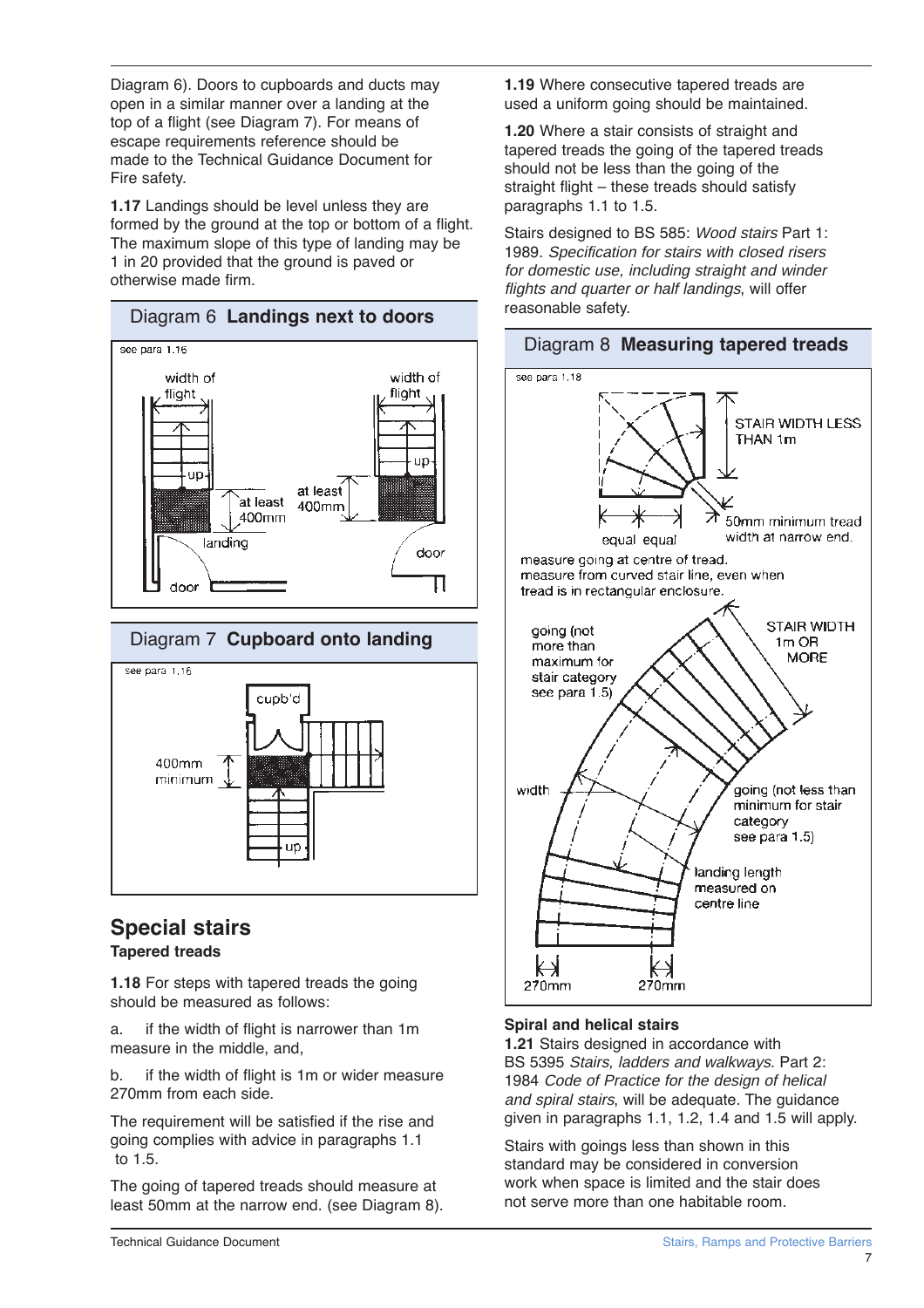#### **Alternating tread stairs**

**1.22** This type of stair is one of a number of stair types designed to save space. The general pattern of steps has alternate handed steps with part of the tread cut away: the user relies on familiarity and regular use for reasonable safety (see Diagram 9).

**1.23** Alternating tread stairs should only be used in one or more straight flights for a loft conversion and then only when there is not enough space to accommodate a stair satisfying paras 1.1 to 1.17 above. It should only be used for access to one habitable room, together if desired with a bathroom and/or a WC. This WC must not be the only WC in the dwelling.

**1.24** Steps should be uniform with parallel nosings. The stair should be used with handrails on both sides and the treads should have slip resistant surfaces. The tread sizes over the wider part of the step should be in line with dimensions shown in Table 1 with a maximum rise of 220mm and a minimum going of 220mm. The provisions stated in paragraph 1.9 will apply.

### Diagram 9 **Alternating tread stair**



#### **Fixed ladders**

**1.25** A fixed ladder should have fixed handrails on both sides and should only be used in a loft conversion and then only when there is not enough space without alteration to the existing space to accommodate a stair which satisfies paragraphs 1.1 to 1.17. It should be used for access to only one habitable room. Retractable ladders are not acceptable for means of escape.

**1.26** Stairs, ladders and walkways in industrial buildings should, as appropriate, be designed

and constructed in accordance with BS 5395 Stairs, ladders and walkways. Part 3: 1985 Code of practice for the design of industrial stairs, permanent ladders and walkways, or BS 4211: 1987 Specification for ladders for permanent access to chimneys, other high structures, silos and bins.

#### **Handrails for stairs**

**1.27** Stairs should have a handrail on at least one side if they are less than 1m wide. They should have a handrail on both sides if they are wider. Handrails should be provided beside the two bottom steps in public buildings and where stairs are intended to be used by people with disabilities. Elsewhere handrails need not be provided beside the two bottom steps.

In all buildings handrail height should be between 900mm and 1000mm measured to the top of the handrail from the pitch line or floor.

Handrails can form the top of a guarding if the heights can be matched.

#### **Guarding of stairs**

**1.28** Flights and landings should be guarded at the sides (see Diagram 11):

a. in dwellings – when there is a drop of more than 600mm.

b. in other buildings – when there are two or more risers.

**1.29** Except on stairs not likely to be used by children under 5 years (for example in accommodation for old people) the guarding to a flight should prevent children being held fast by the guarding. The construction should be such that:

a. a 100mm sphere cannot pass through any openings in the guarding and

b. children will not readily be able to climb the guarding.

**1.30** The height of the guarding itself should be as shown in Diagram 11.

The guarding should be able to resist a horizontal force, at the height given in Diagram 11 of 0.36 kN for each metre of length if it guards a private stair or as shown in the Diagram if it guards any other stair.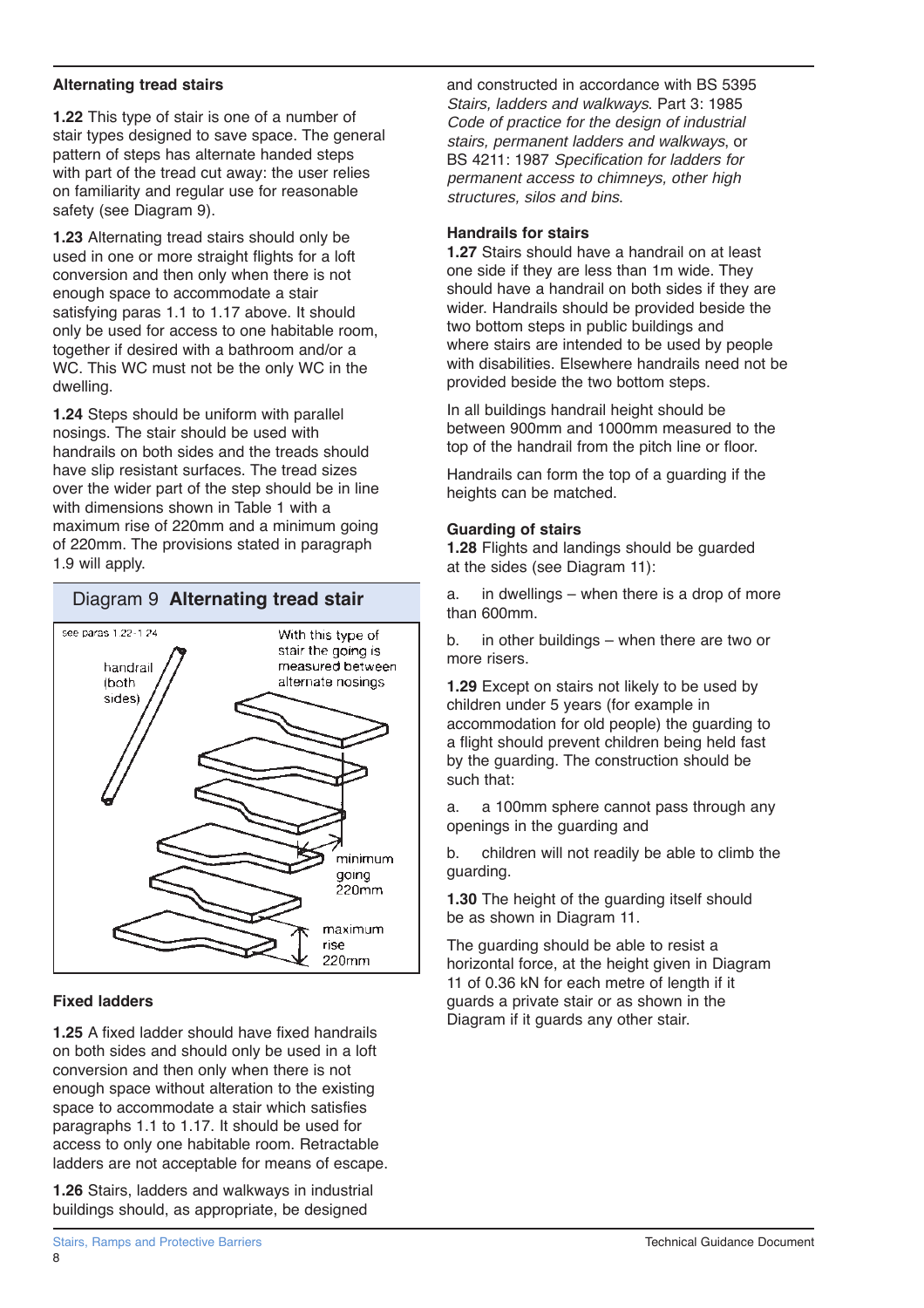# **Section 2**

### **RAMPS**

**2.1 Steepness** To permit safe passage the steepest slope of ramp that should be used is 1:12.

**2.2 Headroom** All ramps and landings should have a clear headroom throughout of at least 2m (see Diagram 10).

**2.3 Width** There is no recommendation for minimum ramp widths, except for ramps which form means of escape, for reference see Technical Guidance Document Fire Safety. For ramps providing access for disabled people see Technical Guidance Documents Access and facilities for disabled persons.

**2.4 Obstruction of ramps** Ramps should be clear of permanent obstructions.

**2.5 Handrails** Ramps that are less than 1m wide should have a handrail on at least one side. They should have a handrail on both sides if they are wider. There is no need to have handrails if the rise of the ramp is 600mm or less.

Handrails should be at a height of between 900mm and 1000mm. They should give firm support and allow a firm grip. Handrails can form the top of the guarding if the heights can be matched. For handrails on ramps providing access for disabled people see Technical Document Access and facilities for disabled people.

**2.6 Landings** Ramps should be provided with landings (see paragraphs 1.15–1.17).

**2.7 Guarding** Ramps and their landings should be guarded at their sides in the same way as stairs (see paragraphs 1.28–1.30).

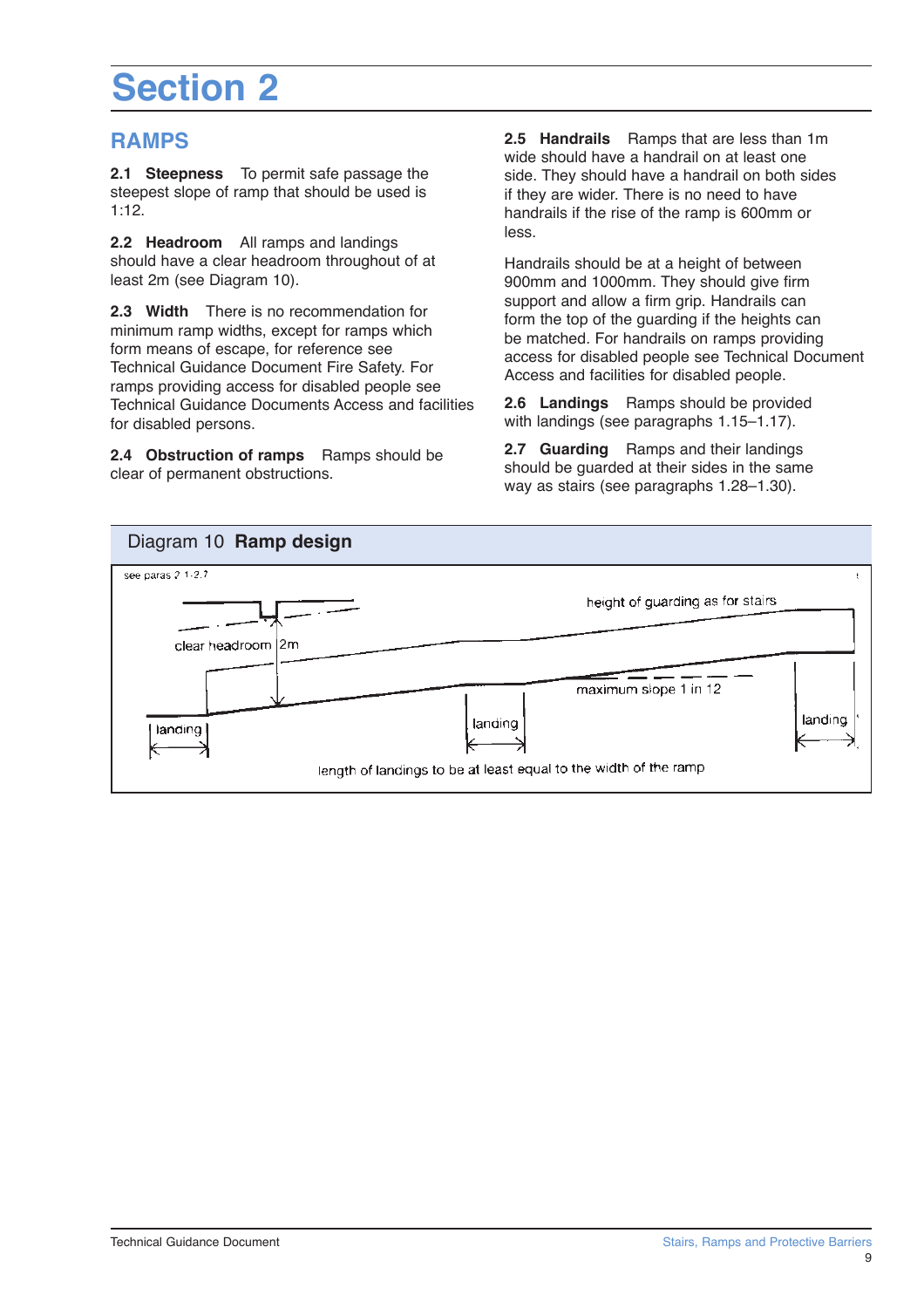## **Guidance**

## **Performance**

In the view of the Committee requirements (24) and (25) will be met if, in order to reduce the risk to the safety of people in and about buildings:

a. pedestrian guarding is provided in dwellings which is capable of preventing people from being injured by falling from a height of more than 600mm, and

b. pedestrian guarding is provided in other buildings which is capable of preventing people from falling more than the height of two risers (or 380mm, if not part of a stair)

c. vehicle barriers are provided which are capable of resisting or deflecting the impact of vehicles.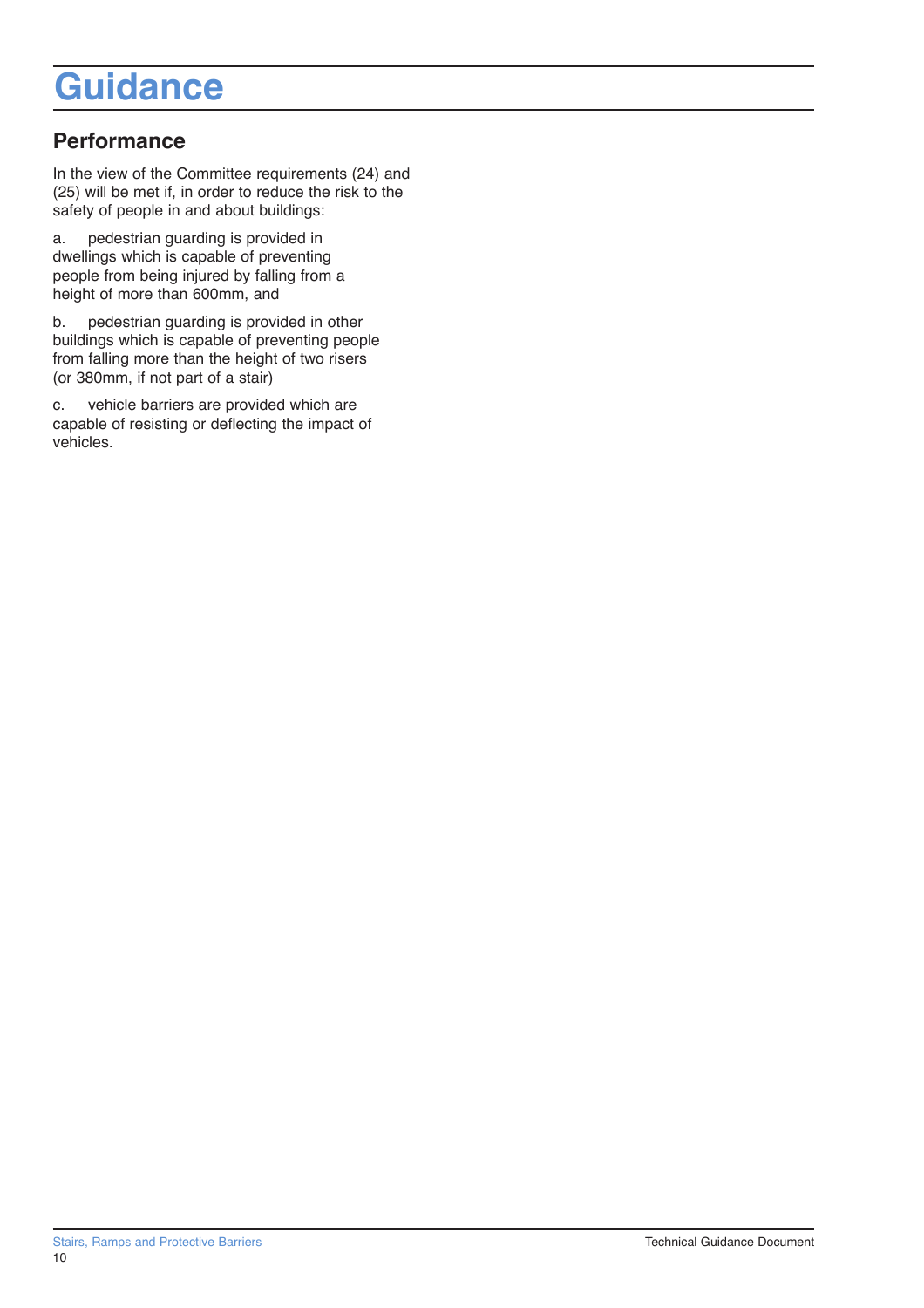# **Section 3**

### **GUARDS AND BARRIERS**

#### **Pedestrian guarding**

**3.1 Siting:** Guarding should be provided where it is reasonably necessary for safety to guard the edges of any part of a floor (including an opening window) gallery, balcony, roof (including rooflights and other openings), any other place to which people have access (unless it is only for the purpose of maintenance or repair) and any light well, basement area or similar sunken area next to a building. Guarding should also be provided in vehicle parks, but not on any ramps used only to vehicle access. Guarding need not be provided to such places as loading bays where it would obstruct normal use.

**3.2 Design:** Any wall, parapet, balustrade or similar obstruction may serve as guarding. Guarding should be at least the height shown in Diagram 11. Guarding should be capable of resisting at least the horizontal force given in Diagram 11 applied at the height shown. Where glazing is used in the guarding, reference should be made to the Technical Guidance Document: Glazing – safety and protection.

For further guidance on appropriate loads on infill panels reference should be made to BS 6180: 1982: Code of practice for protective barriers in and about buildings.

| <b>Building Category and location</b>                                       |                                                                                                                                          | <b>Strength</b>           | Height (h)                                    |
|-----------------------------------------------------------------------------|------------------------------------------------------------------------------------------------------------------------------------------|---------------------------|-----------------------------------------------|
| Single family dwellings                                                     | stairs, landings, ramps<br>edges of internal floors                                                                                      | 0.36kN/m                  | 900mm for all<br>elements                     |
|                                                                             | external balconies<br>and edges of roof                                                                                                  | 0.74kN/m                  | 1100mm                                        |
| Factories & warehouses<br>(light traffic)                                   | stairs, ramps                                                                                                                            | 0.36kN/m                  | ∧∧⊳<br>900mm<br>h                             |
|                                                                             | landings and<br>edges of floor                                                                                                           | 0.36kN/m                  | 1100mm                                        |
| Residential, institutional,<br>educational, office,<br>and public buildings | all locations                                                                                                                            | 0.74kN/m                  | 900mm for flights<br>otherwise<br>ħ<br>1100mm |
| Assembly                                                                    | 530mm in<br>front of fixed seating                                                                                                       | Refer to<br><b>BS6399</b> | 800mm (h1)                                    |
|                                                                             | all other locations                                                                                                                      | Part 1                    | 900mm for flights<br>elsewhere<br>1100mm (h2) |
| Retail                                                                      | all locations                                                                                                                            | 1.5kN/m                   | 900mm for flights<br>h<br>otherwise1100mm     |
| All buildings                                                               | at opening windows<br>except roof windows in<br>loft extensions, see<br><b>Technical Guidance</b><br>Document, Fire Safety,<br>Diagram 4 |                           | 800mm                                         |
|                                                                             | at glazing to<br>changes of level                                                                                                        | to provide<br>containment | below 800mm                                   |

## Diagram 11 **Guarding design**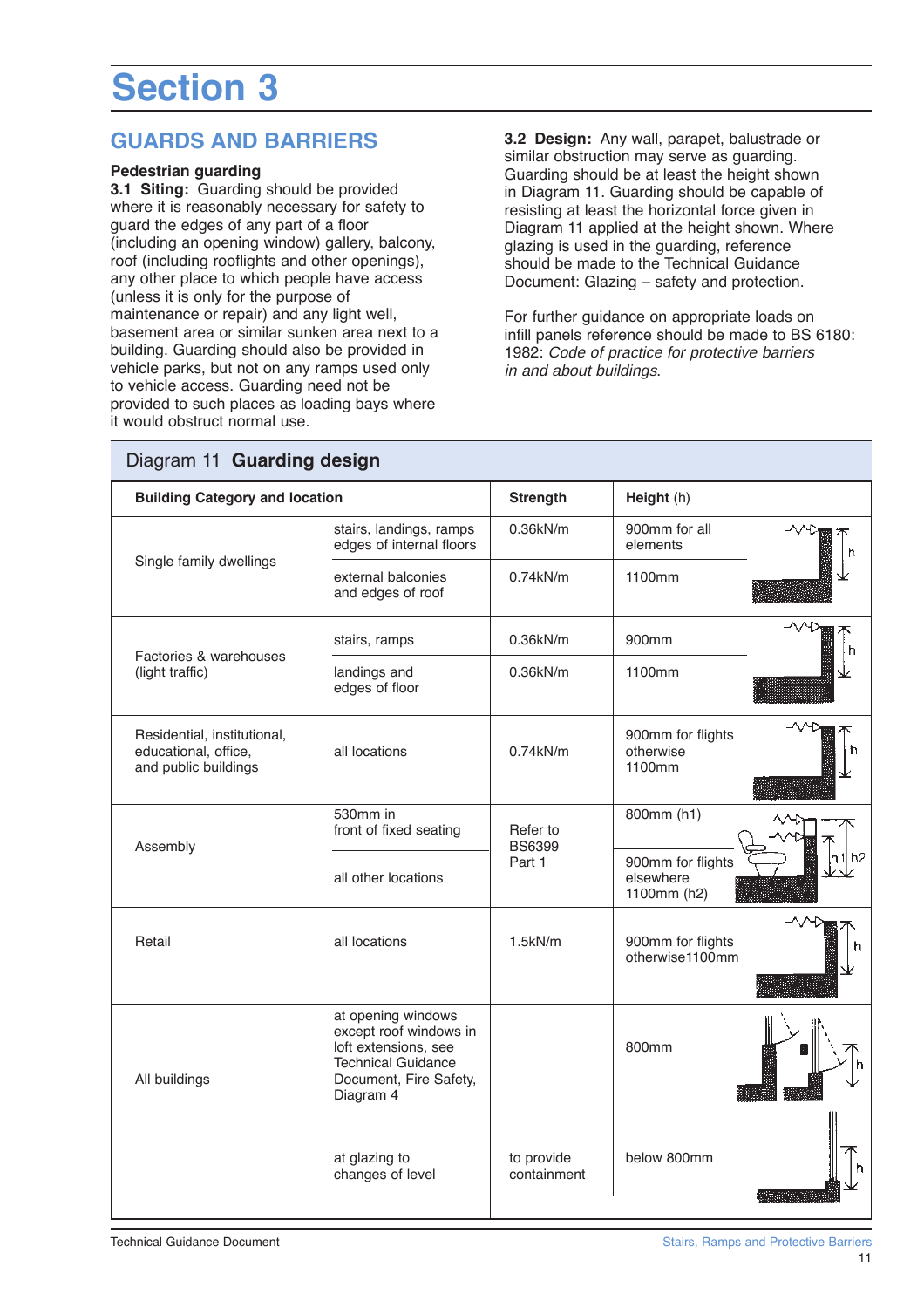**3.3** Where buildings are likely to be used by children under 5 years the guarding should prevent children being held fast by the guarding. The construction should be such that a 100mm sphere cannot pass through any opening in the guarding and so that children will not readily be able to climb it. Horizontal rails for such guarding should be avoided.





#### **Vehicle barriers**

**3.4 Siting:** If vehicles have access to a floor, roof or ramp which forms part of a building, barriers should be provided to any edges which are level with or above the floor or ground or any other route for vehicles (see Diagram 13).



**3.5 Design:** Any wall, parapet, balustrade or similar obstruction may serve as a barrier.

Barriers should be at least the height shown in Diagram 14 and should be capable of resisting forces set out in BS 6399 Loading for buildings: Part 1: 1984 Code of practice for dead and imposed loads.

#### Diagram 14 **Barrier design**

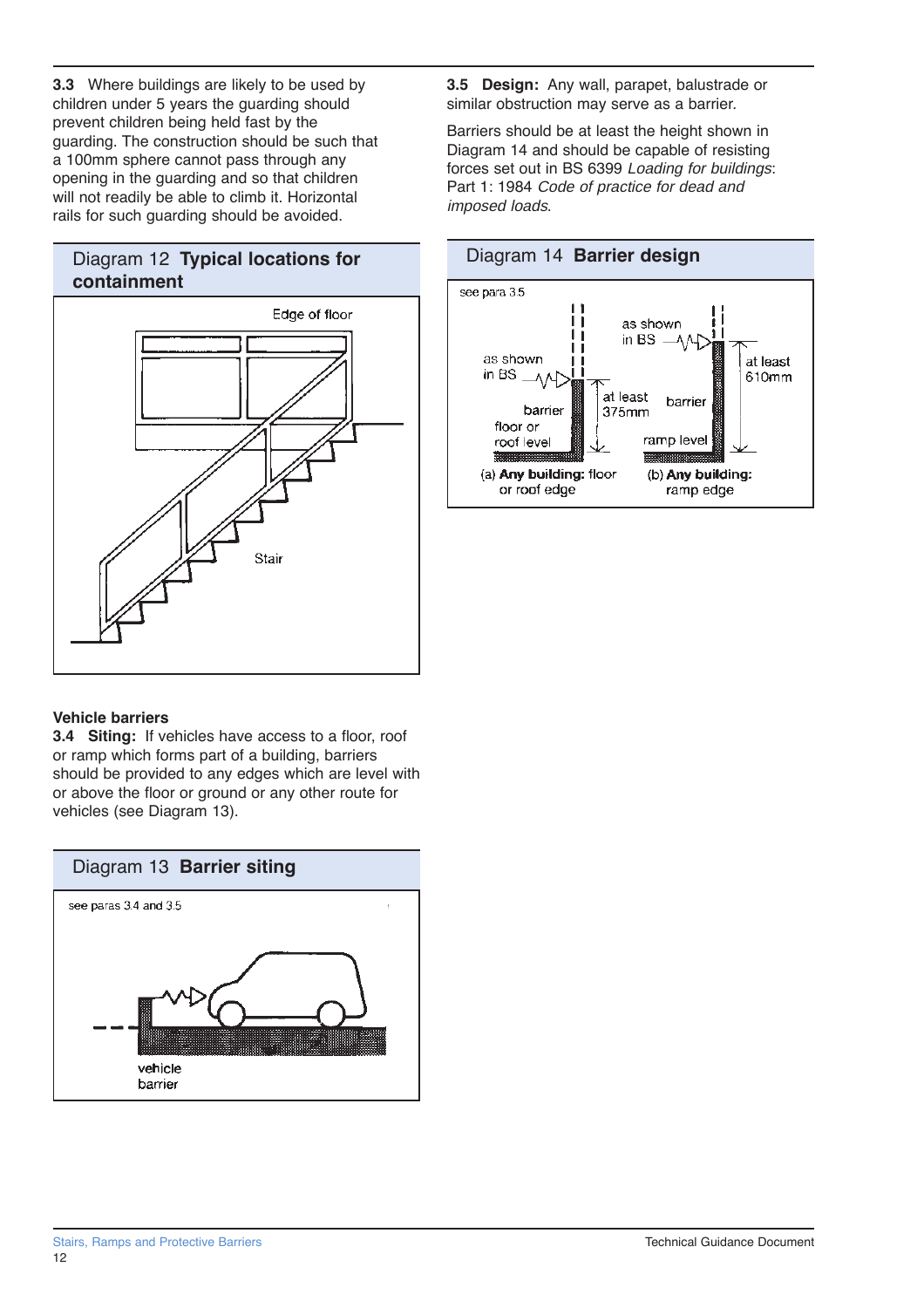## **Standards referred to**

BS 585: Wood stairs:

Part 1: 1989 Specification for stairs with closed risers for domestic use, including straight and winder flights and quarter and half landings.

BS 4211: 1987 Specification for ladders for permanent access to chimneys, other high structures, silos and bins. BS 5395: Stairs, ladders and walkways: Part 1: 1977 Code of practice for stairs Amendment slips 1: AMD 3355, 2: AMD 4450 Part 2: 1984 Code of practice for the design of helical and spiral stairs. Part 3: 1985 Code of practice for the design of industrial type stairs, permanent ladders and walkways.

BS 5588: Fire precautions in the design construction and use of buildings: Part 6: 1991 Code of practice for places of assembly.

BS 6180: 1932 Code of practice for protective barriers in and about buildings.

BS 6399: Loading for buildings: Part 1: 1984 Code of practice for dead and imposed loads Amendment slips 1: AMD 4949 2: AMD 5511 3: AMD 6031